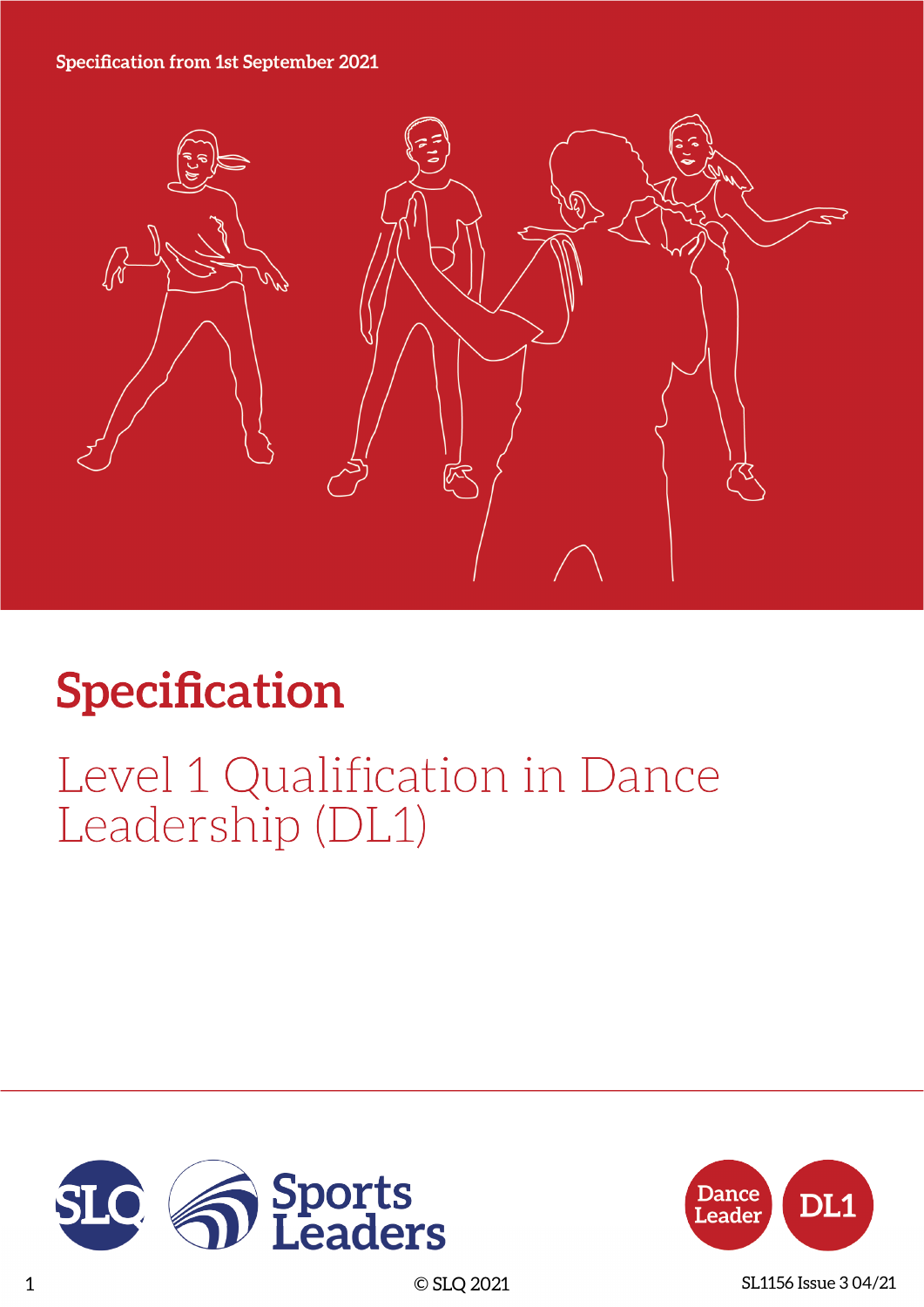#### **Introducing the specification**

The Level 1 Qualification in Dance Leadership specification is largely the same as specifications provided in previous years. There are some minor changes to the way that learners perform their observed practical activity and the Tutor/Assessor's assessment of this, but everything else will be familiar to you and your delivery team.

| Definition of                                                   | The definition of community has evolved over the past year and remains true                                                                                                                                                                                                                                                          |  |  |
|-----------------------------------------------------------------|--------------------------------------------------------------------------------------------------------------------------------------------------------------------------------------------------------------------------------------------------------------------------------------------------------------------------------------|--|--|
| community                                                       | for the future. For the purpose of dance leadership community is defined as:                                                                                                                                                                                                                                                         |  |  |
|                                                                 | <b>Education provider</b><br>٠<br>Social bubble<br>$\bullet$<br>Home environment<br>$\bullet$<br>Social media/digital environment<br>The community local to the learner (e.g. at sports clubs, youth clubs, etc.)<br>When a learner is asked to deliver an activity within their community this can<br>be done for any of the above. |  |  |
| Demonstration of<br>leadership                                  | 1 hour of dance leadership sessions as part of Unit 2                                                                                                                                                                                                                                                                                |  |  |
| Responsibility of<br>leading safe sessions<br>as a Dance Leader | A Level 1 Dance Leader during training is required to be supported and guided<br>at all times by their tutor/assessor or person in charge of the organisation they<br>are leading in.                                                                                                                                                |  |  |
|                                                                 | The responsible person will be required to advise the learner on risk<br>assessments and the interventions required to put in place in line with the<br>organisation's safety guidance.                                                                                                                                              |  |  |
|                                                                 | Once qualified the Dance Leader will be able to assist in leading dance activities<br>under direct supervision.                                                                                                                                                                                                                      |  |  |
| Learner Support<br>Challenges                                   | The aim of these challenges is to support the Dance Leader to deliver safe and<br>inclusive dance activities. They will guide the learner to recognise the skills that<br>are being developed and guide them to implement them effectively in an ever<br>changing environment.                                                       |  |  |
|                                                                 | These are learner facing resources and are available to access, as part of your<br>registration fees, as part of home learning or within face to face sessions.                                                                                                                                                                      |  |  |
|                                                                 | The six challenges for to support your delivery of this qualification are:                                                                                                                                                                                                                                                           |  |  |
|                                                                 | Valuing Learning Challenge – Engaging with learning and your<br>1)<br>community<br>Skills for Progression Challenge - The personal skills you need to<br>progress<br>3) Believe in Yourself Challenge - Building confidence to succeed<br>4) Safety Awareness Challenge - Assist in leading activities safely                        |  |  |
|                                                                 | The support challenges are referenced throughout the tutor resources and the<br>Learner Evidence Records as 'Power Up Opportunities'.                                                                                                                                                                                                |  |  |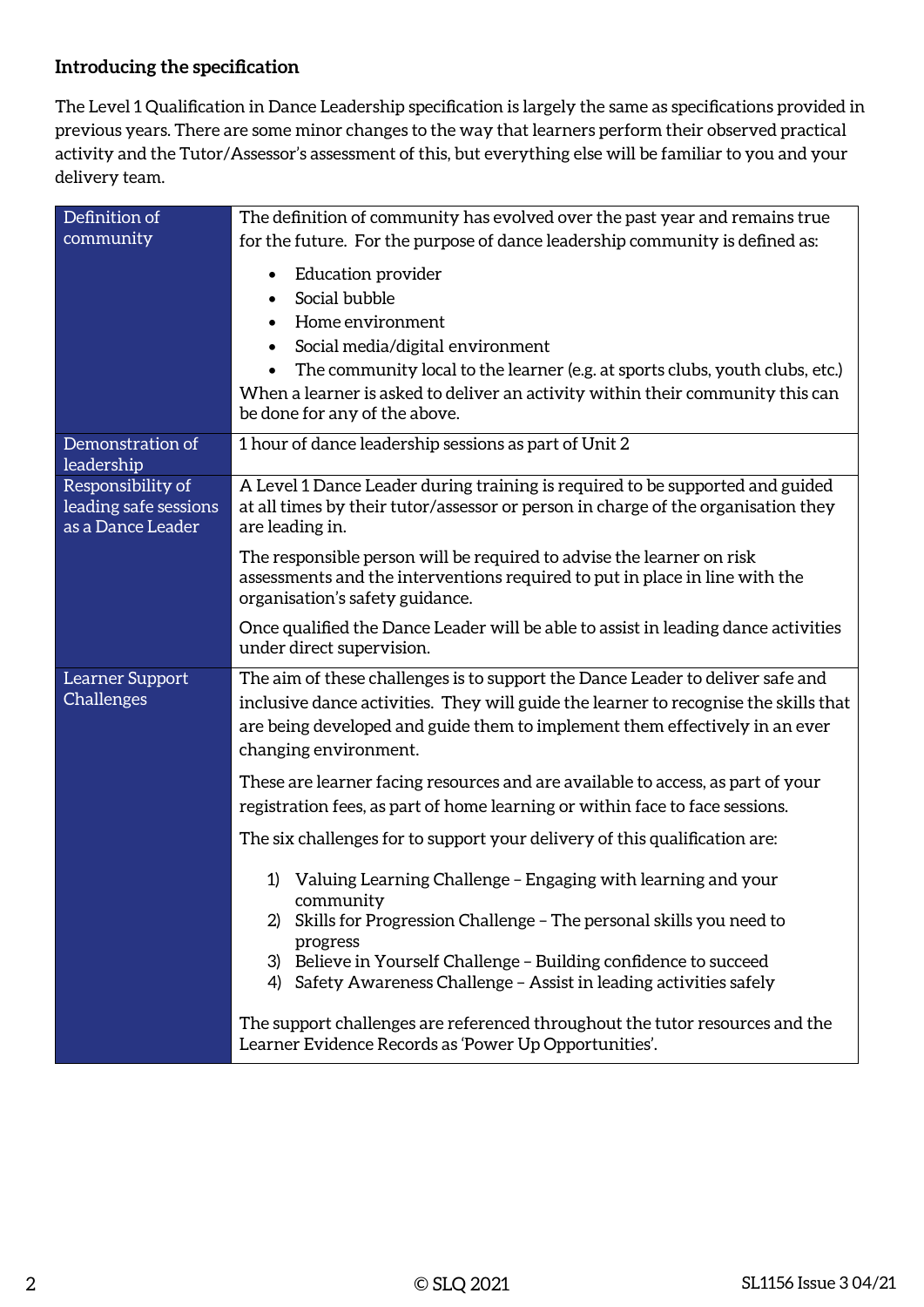#### **Qualification information**

#### **Objective:**

DL1 is a nationally recognised qualification that enables successful learners to assist in leading purposeful and enjoyable dance activity, under direct supervision.

| Minimum age on course start date    | 12 years old                                           |
|-------------------------------------|--------------------------------------------------------|
| Pre-requisites                      | None                                                   |
| Level of supervision during course  | Direct supervision                                     |
| Level of supervision once qualified | Direct supervision                                     |
| Total Qualification Time (TQT)      | 45 hours                                               |
| Tutored time (GL)                   | 26 hours                                               |
| Demonstration of leadership         | 1 hour - required before qualification is certificated |
| <b>Credits</b>                      | 5 credits                                              |
| Qualification number                | 603/1244/0                                             |
| (Quan code)                         |                                                        |

#### **Demonstration of Leadership Hours**

*Adapted assessment to ensure the qualification is accessible for learners during the Covid-19 crisis.*

| Unit                                                            | Leadership hours required for courses<br>with start dates from 1 September 2021 |
|-----------------------------------------------------------------|---------------------------------------------------------------------------------|
| Unit 2 – Plan, assist in leading and review dance<br>activities | 1 hour of leadership to peers                                                   |

#### **Assessment**

SLQ Sports Leaders have provided an easy to use Learner Evidence Record (LER) for this qualification. The LER is mandatory and uses the following assessments:

- Practical observation with additional guidance of how to use videos and conferencing apps to support assessment decisions
- Assessment of written tasks (task worksheets provided in the LER)
- Plans and evaluations completed during the course

\* Reasonable adjustments can be made for learners who are unable to complete the LER

#### **Resources – Reviewed for 2021/22**

To assist you with the delivery and assessment of this qualification SLQ Sports Leaders will provide you with access to the following documents electronically:

- This qualification specification reviewed for 2021/22
- Learner Evidence Record reviewed for 2021/22
- A series of Learner Support Challenges to support learners to be adaptable to the changing safety needs of their community
- Tutor Resource presentation slides for each unit reviewed for 2021/22
- Quality Assurance Review Checklist
- Internal Verification forms reviewed for 2021/22
- Internal Assessment Record reviewed for 2021/22

#### **Training requirements for your Centre**

Tutor Training is mandatory for Centres planning to deliver SLQ Sports Leaders qualifications. A minimum of one person per Centre must undertake Tutor Training which gives 'Trained Tutor/Assessor' status lasting for two years.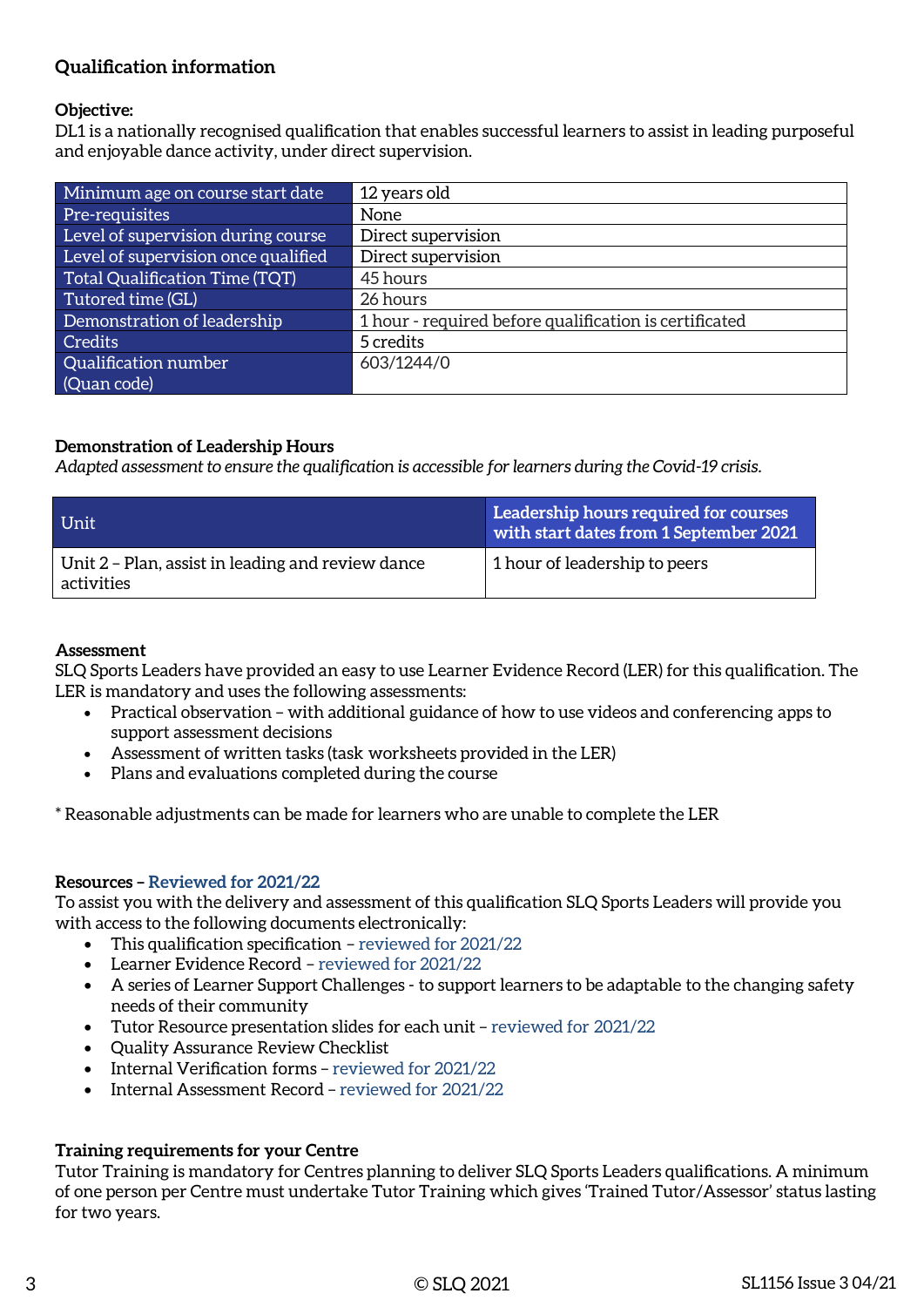Centre Course Manager (CCMs) e-training and Internal Verification e-training are also mandatory for those that are performing the roles at a Centre. Visit [LEAP](https://leap.slqskills.org/training-menu/?def=1) to complete the training.

#### **Policies**

When agreeing to the Terms and Conditions, all Qualification Centres have acknowledged that the following policies are in place and accessible to both learners and tutors as required:

- Malpractice and maladministration policy
- Appeals and complaints policy
- Equal opportunities policy

Our Quality Assurance reviews will check these are in place and whether these have been accessed in the last 12 months. If you have any questions regarding this requirement, please contact your Senior Quality Assurance Officer or email qa@sportsleaders.org.

#### **Progression**

This qualification has a progression pathway to the next level of Dance Leadership qualification. This qualification is the Level 2 Qualification in Dance Leadership.

#### **Price**

The price list for all SLQ Sports Leaders qualifications, awards and additional resources can be found [here.](https://www.sportsleaders.org/about-us-1/prices)

#### **FAQs**

A list of Frequently Asked Questions can be found [here](https://www.sportsleaders.org/about-us-1/faqs).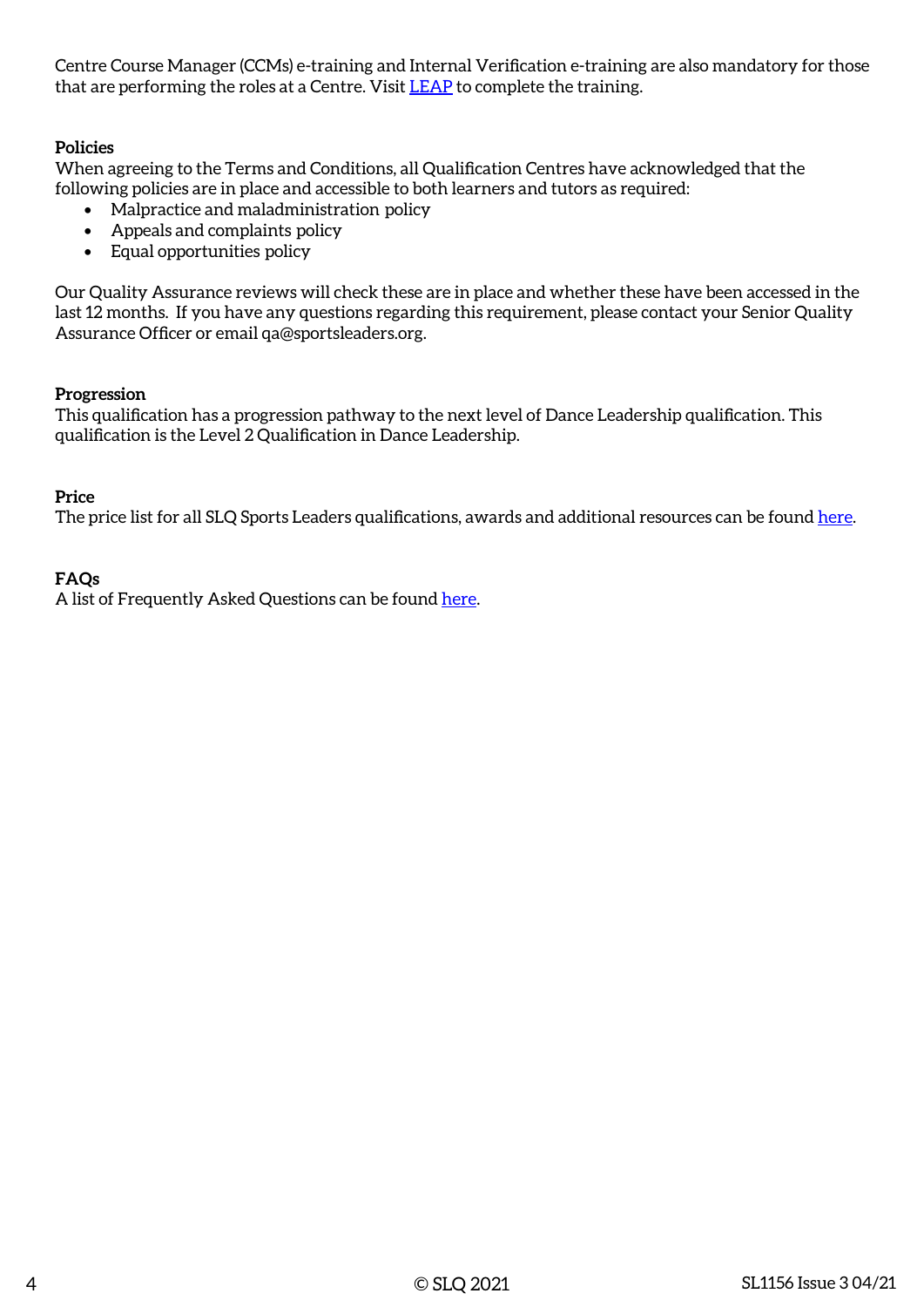## **Specification** Level 1 Qualification in Dance Leadership (DL1)

# *What has changed for 2021-22?*

### *Unit Overview*

There have been no changes to the unit structure of the qualification

### *Unit 1*

In Unit 1, there have been no changes to the Assessment Criteria or the Tasks that need to be completed

## *Unit 2*

In Unit 2, learners are now required to assist in leading **activities** rather than a whole dance activity session. The task in the LER has been changed to reflect this.

## *Unit 3*

In Unit 3, there have been no changes to the Assessment Criteria or the Tasks that need to be completed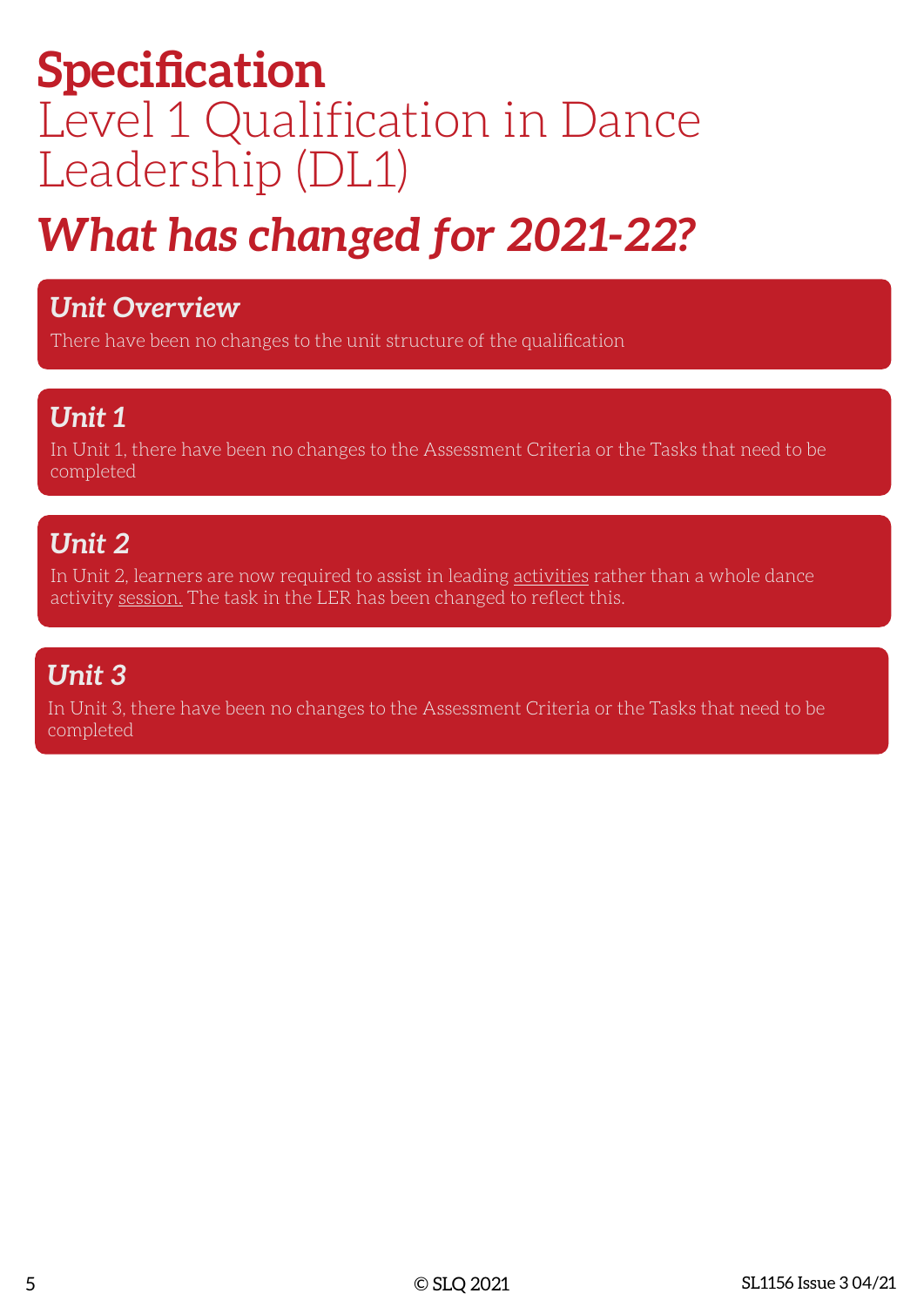SLQ Level 1 Qualification in Dance Leadership (DL1) Specification from 1st September 2021 Unit Overview

*What has changed?* There have been no changes to the unit structure of the qualification

| <b>Units</b><br>All units are mandatory                                                                                                                              | <b>Guided</b><br>Learning<br>(Tutor time) | <b>Directed</b><br>study | <b>Total</b><br>Qualification<br>Time (TQT) |
|----------------------------------------------------------------------------------------------------------------------------------------------------------------------|-------------------------------------------|--------------------------|---------------------------------------------|
| Unit 1 – Establishing leadership skills                                                                                                                              | 6                                         | 4                        | 10                                          |
| Unit 2 - Plan, assist in leading and review dance activities                                                                                                         | 13                                        | $12*$                    | 25                                          |
| Unit 3 - Lead dance activities which promote a healthy lifestyle                                                                                                     | 7                                         | 3                        | 10                                          |
|                                                                                                                                                                      | 26                                        | 19                       | 45                                          |
|                                                                                                                                                                      |                                           |                          | 5.<br>credits                               |
| * Includes 1 hour demonstration of leadership hours to complete in Unit 2                                                                                            |                                           |                          |                                             |
| Note: The learner needs to be assessed for and pass all assessment criteria from Units 1 and 2 before leading any of the 1 hour leadership required<br>for this unit |                                           |                          |                                             |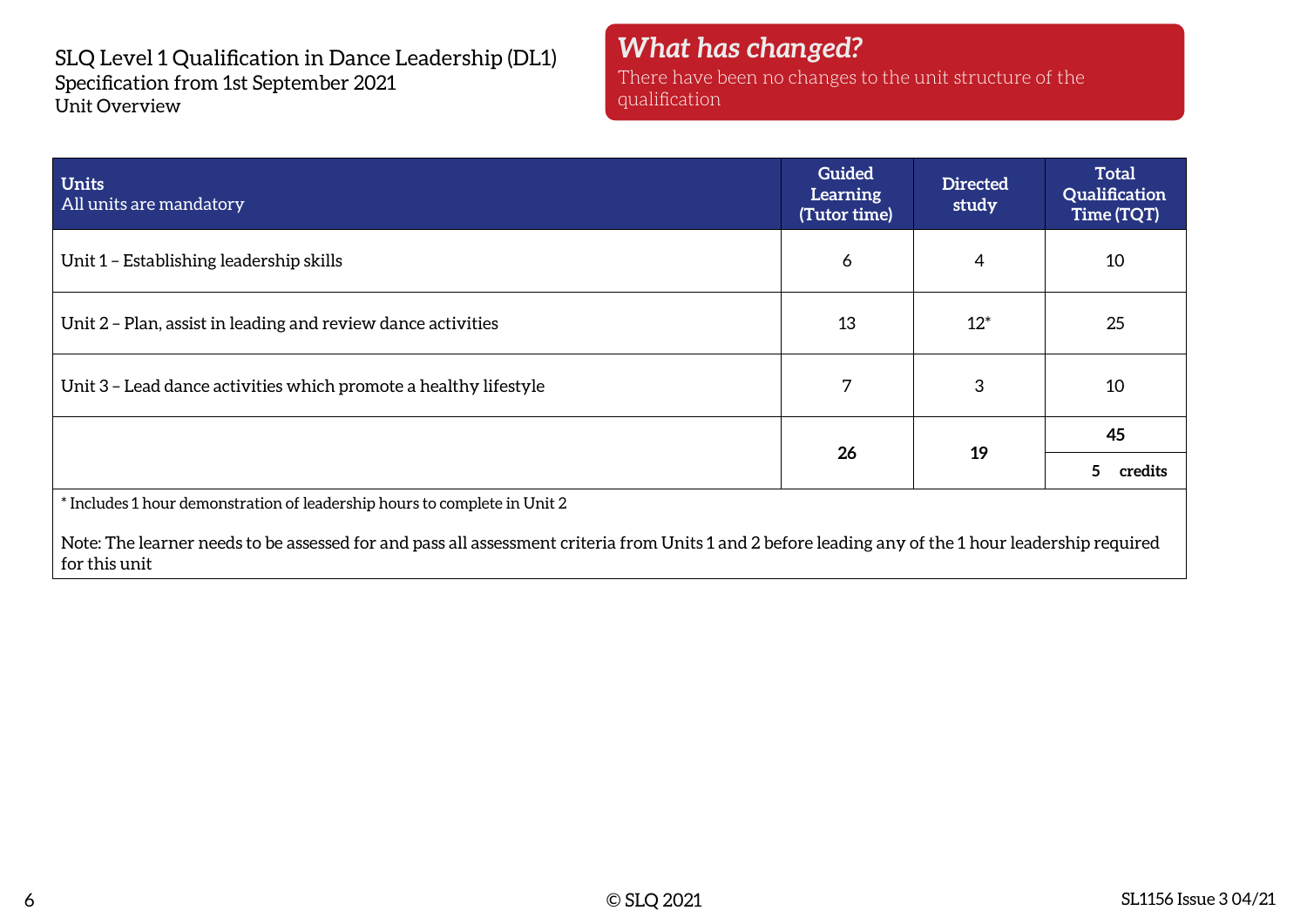#### SLQ Level 1 Qualification in Dance Leadership (DL1) Specification from 1st September 2021 Units and Assessment Criteria Guidance

### *What has changed?*

In Unit 1, there have been no changes to the Assessment Criteria or the Tasks that need to be completed

| Unit 1 - Establishing leadership skills                                                             |                                                                                                                                                                                               |                                                                                                       |  |  |
|-----------------------------------------------------------------------------------------------------|-----------------------------------------------------------------------------------------------------------------------------------------------------------------------------------------------|-------------------------------------------------------------------------------------------------------|--|--|
| Assessment Criteria                                                                                 | Minimum action required                                                                                                                                                                       | What needs to be completed                                                                            |  |  |
| Learning Outcome 1 - Know the skills and behaviours needed to lead others                           |                                                                                                                                                                                               |                                                                                                       |  |  |
| 1.1 Outline why the identified skills will be necessary<br>for a Dance Leader                       | Outline why the five skills (Communication, Self-<br>belief, Teamwork, Self-management, Problem<br>solving) are necessary for a Dance Leader                                                  | Task 1.1 - Leadership skills and<br>behaviours<br>Complete task worksheet                             |  |  |
| 1.2 Outline the effect that behaviours can have on<br>leadership skills                             | Outline the effect that behaviours can have on each<br>of the five skills (two behaviours per skill)                                                                                          |                                                                                                       |  |  |
| Learning Outcome 2 - Know how leadership skills and behaviours can be used in a range of situations |                                                                                                                                                                                               |                                                                                                       |  |  |
| 2.1 Outline how the identified skills and behaviours<br>might be used in different areas of life    | Outline the positive impact the five skills might have<br>on other areas of life                                                                                                              | Task 1.2 - Using leadership skills and<br>behaviours in other environments<br>Complete task worksheet |  |  |
|                                                                                                     | Learning Outcome 3 - Be able to develop own leadership skills                                                                                                                                 |                                                                                                       |  |  |
| 3.1 Audit own leadership skills                                                                     | Carry out an audit of and create an action plan to<br>develop own leadership skills                                                                                                           | Task 1.3 - Reflecting on the leadership<br>skills you have used<br>Complete task worksheet            |  |  |
| 3.2 Create an action plan for developing leadership skills                                          |                                                                                                                                                                                               |                                                                                                       |  |  |
| 3.3 Reflect on the development of own leadership skills<br>against an action plan                   |                                                                                                                                                                                               |                                                                                                       |  |  |
| Learning Outcome 4 - Understand the roles and responsibilities of a Dance Leader                    |                                                                                                                                                                                               |                                                                                                       |  |  |
| 4.1 Outline the responsibilities of the roles that a Dance<br>Leader might take on                  | Outline the responsibilities, key skills and behaviours<br>for each of the following roles - Choreographer, Dance<br>Captain, Rehearsal Director, Stage Manager, Health<br>and Safety Officer | Task 1.2 - Using leadership skills and<br>behaviours in other environments<br>Complete task worksheet |  |  |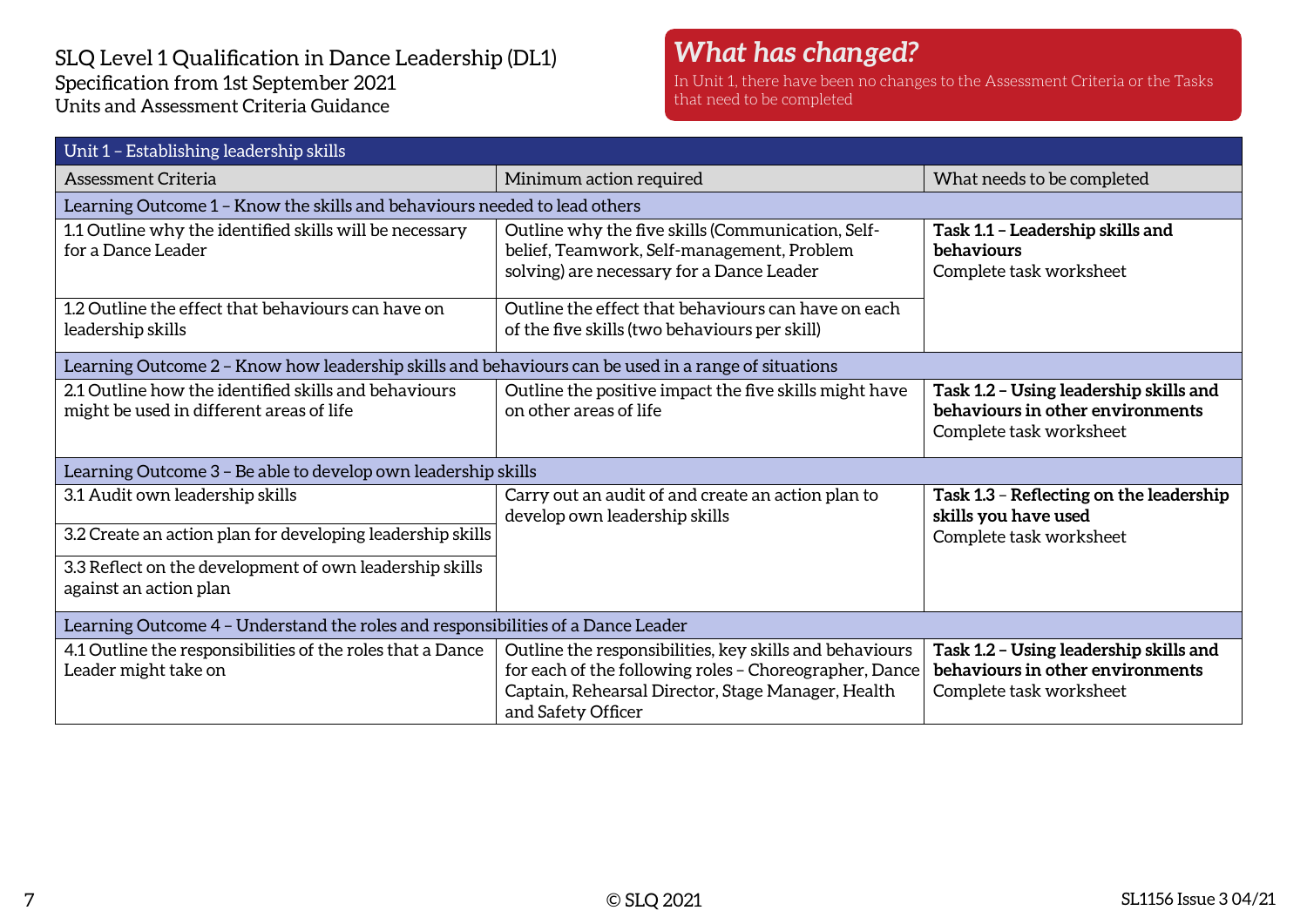## *What has changed?*

In Unit 2, learners are now required to assist in leading <u>activities</u> rather than a whole dance <u>session.</u> The task in the LER has been changed to reflect this.

| Unit 2 - Plan, assist in leading and review dance activities                                     |                                                                                                                                                              |                                                                                                        |  |
|--------------------------------------------------------------------------------------------------|--------------------------------------------------------------------------------------------------------------------------------------------------------------|--------------------------------------------------------------------------------------------------------|--|
| <b>Assessment Criteria</b>                                                                       | Minimum action required                                                                                                                                      | What needs to be completed                                                                             |  |
| Learning Outcome 1 - Be able to plan appropriate dance activities                                |                                                                                                                                                              |                                                                                                        |  |
| 1.1 Plan dance activities                                                                        | Plan a minimum of two activities                                                                                                                             | Task 2.1 - Plan, assist in leading and<br>review dance activities<br>Complete plans for two activities |  |
| Learning Outcome 2 – Be able to use music and stimulus in dance                                  |                                                                                                                                                              |                                                                                                        |  |
| 2.1 Produce a dance rhythm                                                                       | Produce a 32-beat musical phrase                                                                                                                             | Task 4.1 - Leading a dance piece to                                                                    |  |
| 2.2 Apply rhythmic awareness during a dance piece                                                | Demonstrate the ability to keep in time during a<br>dance piece                                                                                              | music<br><b>Practical Observation Form</b>                                                             |  |
| 2.3 Use stimulus to create a motif                                                               | Demonstrate at least two motifs within a dance piece                                                                                                         |                                                                                                        |  |
| 2.4 Lead a dance routine                                                                         | Lead a created dance routine to a group, for a<br>minimum of 1 minute on two occasions                                                                       |                                                                                                        |  |
| Learning Outcome 3 - Be able to assist in leading appropriate dance activities                   |                                                                                                                                                              |                                                                                                        |  |
| 3.1 Use effective communication skills when assisting in<br>the leading of dance activities      | Use at least two different verbal and at least two non-<br>verbal communication methods effectively<br>Demonstrate active listening on at least one occasion | Task 2.1 - Plan, assist in leading and<br>review dance activities<br><b>Practical Observation Form</b> |  |
| 3.2 Use effective organisational strategies when<br>assisting in the leading of dance activities | Demonstrate effective organisation on at least one<br>occasion                                                                                               |                                                                                                        |  |
| 3.3 Use effective motivation methods when assisting in<br>the leading of dance activities        | Use at least two motivational methods effectively                                                                                                            |                                                                                                        |  |
| 3.4 Adapt an activity in line with the needs of the<br>participant(s)                            | Adapt an activity in line with the participants' needs<br>on at least one occasion                                                                           |                                                                                                        |  |
| 3.5 Lead dance activities                                                                        | Assist in leading a minimum of 2 x 10 minute dance<br>activities                                                                                             |                                                                                                        |  |
|                                                                                                  | Complete an additional 1-hour demonstration of<br>leadership                                                                                                 | Leadership Log - complete 1-hour<br>demonstration of leadership to peers                               |  |